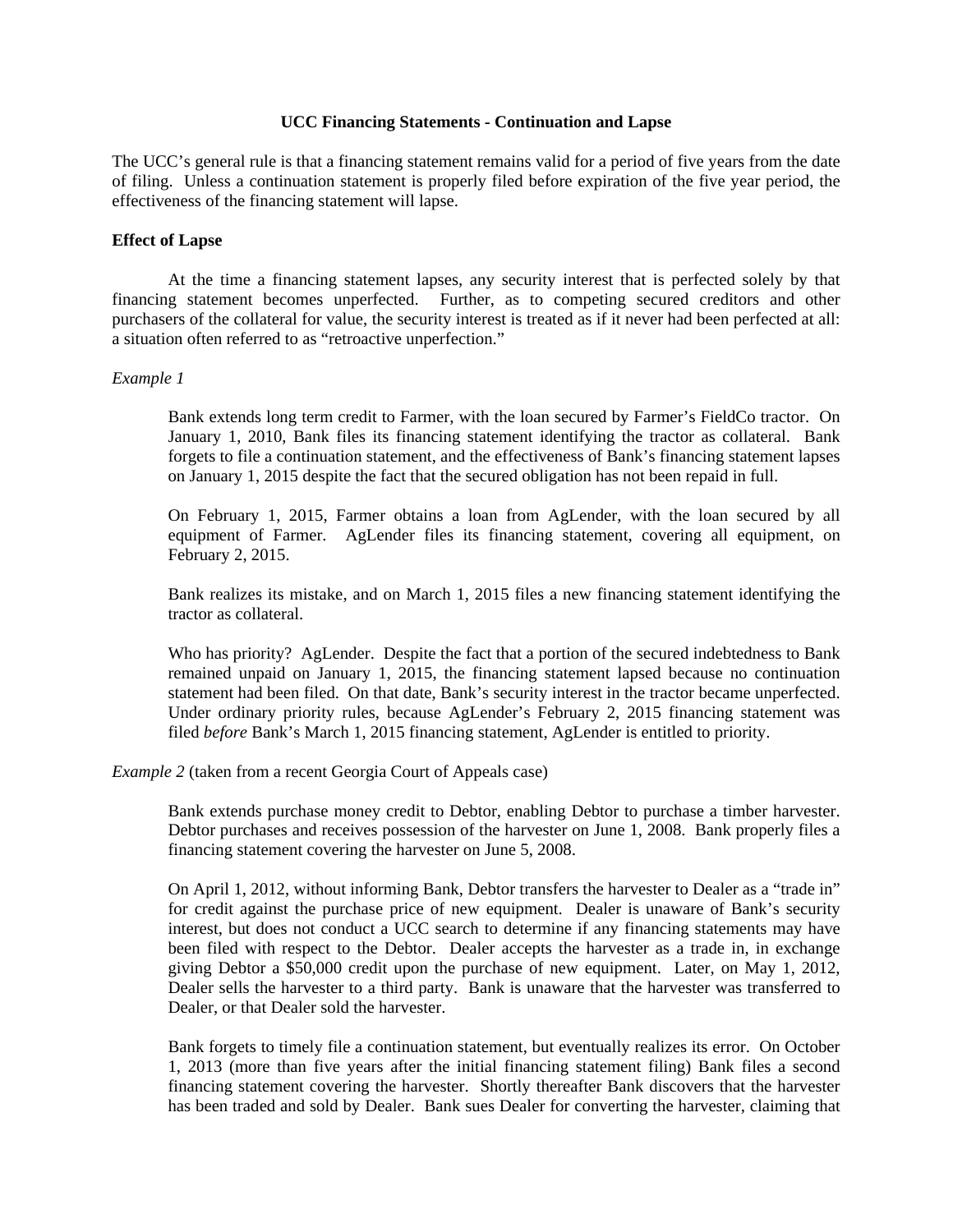when the harvester was accepted and sold by Dealer in 2012 Bank's financing statement had not yet lapsed and Bank was perfected at that time.

Result? Due to retroactive unperfection, Dealer has no liability to Bank.

When Bank's financing statement lapsed on June 5, 2013, it was as though, as against purchasers for value, Bank had never been perfected at all. Dealer was a purchaser for value, as it gave trade credit to Debtor in exchange for the harvester. So, as against Dealer, it was as though Bank had been unperfected from the outset.

The UCC's general rule is that a buyer takes free of an unperfected security interest as long as the buyer does not actually know about the security interest. Since Dealer did not actually know about Bank's security interest when it accepted the harvester, and since Bank's interest was (retroactively) unperfected at that time, Dealer took the harvester free from any security interest held by the Bank. The fact that Dealer could have known about Bank's security interest by conducting a UCC search has no effect on Dealer's liability in this instance.

#### *Example 3*

Bank extends long term credit to Farmer, with the loan secured by Farmer's FieldCo tractor. On January 1, 2010, Bank files its financing statement identifying the tractor as collateral.

On March 1, 2012, Bank makes an operating loan to Farmer secured by all of Farmer's equipment. On the same date, Bank files a financing statement covering all of Farmer's equipment.

On March 1, 2013 Farmer obtains a loan from AgLender, secured by all of Farmer's equipment. On the same date, AgLender files a financing statement covering all of Farmer's equipment.

Bank forgets to file a continuation statement prior to January 1, 2015, and on that date the effectiveness of the January 2010 financing statement lapses.

Who has priority as of February 1, 2015? Bank. Bank was perfected by virtue of the January 2010 financing statement **and** the March 2012 financing statement. Although the earlier financing statement lapsed on January 1, 2015, the latter remained effective to perfect Bank's security interest in the tractor. Because Bank's March 2012 financing statement was filed before AgLender's March 2013 financing statement, Bank is entitled to priority.

## *Example 4*

Bank extends credit to Farmer, with the loan secured by Farmer's FieldCo tractor. On January 1, 2010, Bank files its financing statement identifying the tractor as collateral. Bank forgets to file a continuation statement, and the effectiveness of Bank's financing statement lapses on January 1, 2015 despite the fact that the secured obligation has not been repaid in full.

Bank realizes its mistake, and on March 1, 2015 files a new financing statement identifying the tractor as collateral. No other creditor had filed a financing statement with respect to the tractor at any time prior to that date.

What is Bank's status? At the time Bank filed its second financing statement on March 1, 2015, it again became a perfected secured creditor. Since there were no intervening secured creditors, Bank remains in first priority. The lapse of the financing statement did not cause Bank to become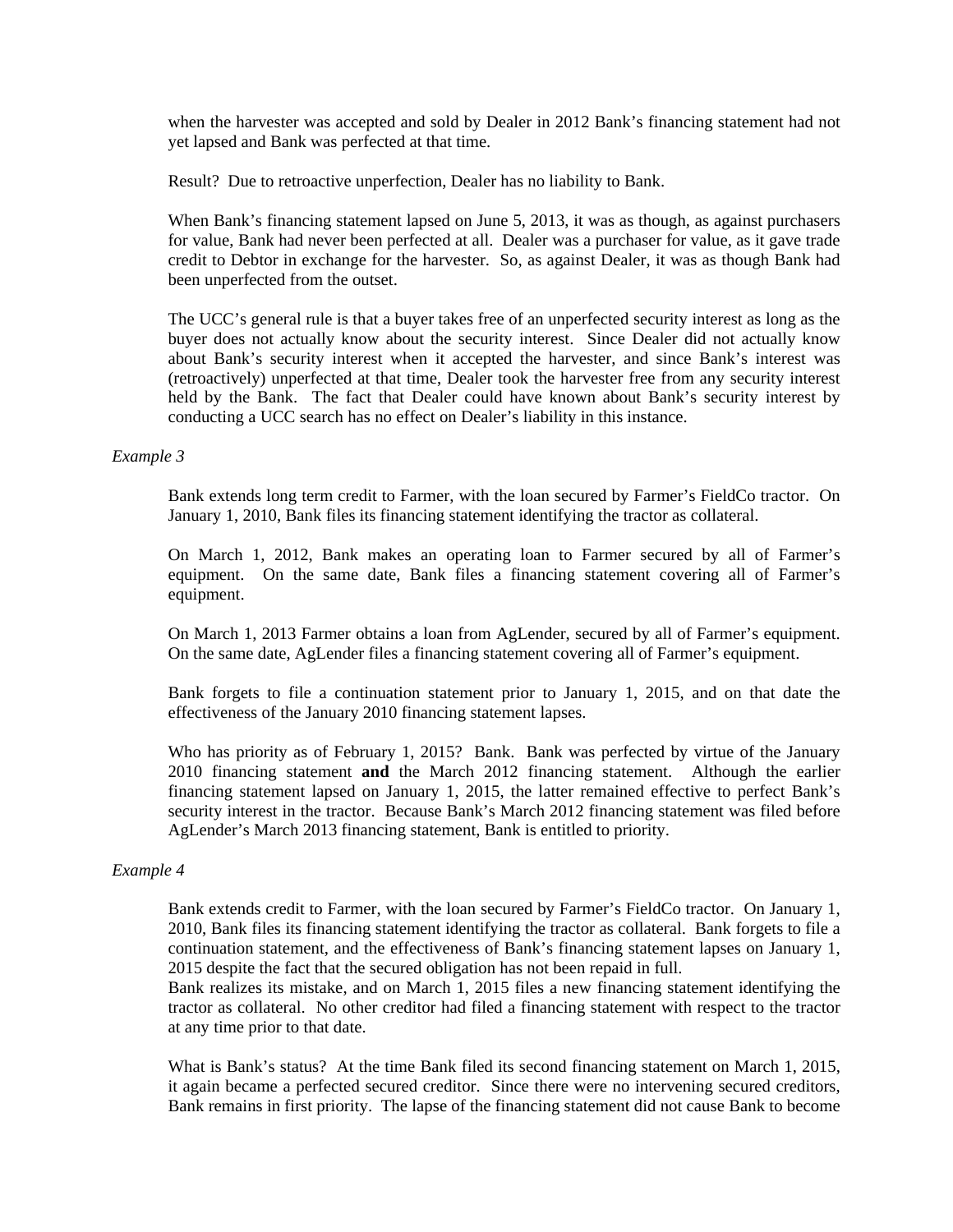*unsecured*—it just caused Bank to become *unperfected*. During the period between January 1 and March 1 of 2015, Bank was a secured, but unperfected, creditor as to the tractor. Its security interest remained valid, and would have remained valid until the secured obligation was repaid in full.

Notice that if Bank had merely filed an untimely continuation statement after the January 1, 2015 lapse instead of filing a new financing statement, Bank would remain an unperfected creditor. Once a financing statement lapses, the creditor is unperfected and it is necessary to comply with all requirements for an initial financing statement in order to regain perfection.

# **Time Limitations for Filing a Continuation Statement**

 The financing statement is valid for five years from the date of its filing, and a continuation must be filed prior to expiration of the five year period in order to prevent lapse. However, a continuation statement cannot effectively be filed at any time during the five year period. In order to be valid, the continuation statement must be filed within the six month period before the expiration of the financing statement's five year life. If the continuation statement is filed earlier, it will be ineffective.

#### *Example*

Bank extends credit to Farmer, with the loan secured by Farmer's FieldCo tractor. On January 1, 2010, Bank files its financing statement identifying the tractor as collateral.

Bank is anxious not to let its security interest lapse, so on January 1, 2014 Bank files a continuation statement a full year ahead of the projected date of lapse. Satisfied it now has an additional five years, Bank takes no other action to continue the initial financing statement prior to January 1, 2015.

What is Bank's status on February 1, 2015? Bank is an unperfected creditor. The January 1, 2014 filing was wholly ineffective to continue Bank's initial financing statement, as it was filed earlier than the six month "window" afforded for filing continuation statements.

#### **Successive Continuation Statements**

 The UCC clearly permits a creditor to use successive, timely filed, continuation statements to maintain perfection for an unlimited period of time—all the creditor has to do is keep filing a continuation every five years. However, calculating the deadline to file a second (or third, or fourth) continuation statement sometimes causes confusion.

 The key to avoiding confusion is to remember that a properly filed continuation statement continues effectiveness for a period of five years **from the date the financing statement would have otherwise lapsed**—not a period of five years from the date the continuation statement is filed. Because filings are limited to a six month window, miscalculating the new period of effectiveness can cause the creditor to become unperfected when a second continuation is filed.

### *Example*

Bank extends credit to Farmer, with the loan secured by Farmer's FieldCo tractor. On January 1, 2006, Bank files its financing statement identifying the tractor as collateral.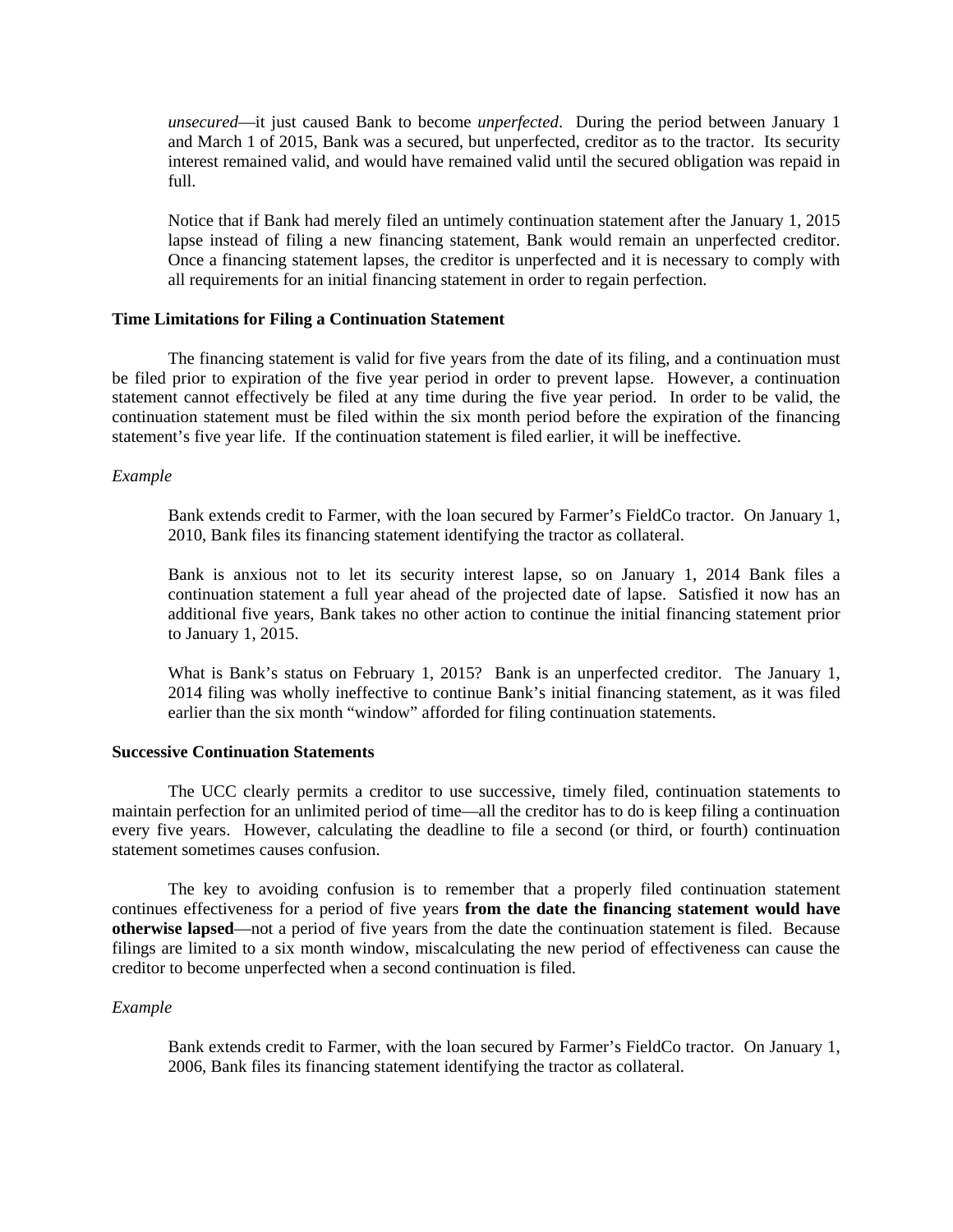On August 1, 2010, Bank timely files a continuation statement. Believing the financing statement will now remain valid for another five year period from the date of filing the continuation statement, Bank calendars August 1, 2015 as the potential date of lapse.

On April 1, 2015, Bank files a second continuation statement. Bank's logic is that April 1 is within the six month period prior to August 1—when Bank thinks the financing statement will lapse. Bank thereafter does not take any additional action to continue the financing statement.

What is Bank's status? On January 1, 2016, Bank becomes unperfected.

The April 1, 2015 continuation statement was filed too early as it was not filed within six months before the date of lapse (January 1, 2016).

 It may be helpful to think of continuation periods as anniversaries from the initial filing. Each five year anniversary of the initial filing is a potential time of lapse. Potentially, a creditor could schedule continuation deadlines for centuries knowing only the date of initial filing. The actual date of filing a timely continuation statement—i.e., whether it was filed five months before lapse or five days before lapse—does not matter for continuation purposes.

#### *Example*

Bank extends credit to Farmer, with the loan secured by Farmer's FieldCo tractor. On January 1, 2010, Bank files its initial financing statement identifying the tractor as collateral.

On September 1, 2014, Bank timely files its first continuation statement.

On December 1, 2019, Bank files a second continuation statement.

What is Bank's status? Bank's financing statement remains effective, even though more than five years elapsed between the filing of the first continuation statement (September 1, 2014) and the filing of the second continuation statement (December 1, 2019).

The question is not how much time has elapsed between continuation statement filings, but instead whether each individual continuation statement was filed within six months prior to the anniversary of the initial filing. Because that is true with respect to both continuation statements in the example, the effectiveness of the financing statement is continued for another five years from January 1, 2020.

#### **Content Requirements for Continuation Statements**

 For most types of personal property collateral, the content requirements for an effective continuation statement are minimal. The document must (a) identify, by file number, the initial financing statement to which it relates; and (b) indicate that it is filed as a continuation statement. These requirements are easily satisfied. For the first requirement, one inserts the file number shown on the initial financing statement, as affixed by the clerk where it was filed, in Item number 1a on form UCC-3. For the latter requirement, one just checks the "continuation" box (Item number 4) on form UCC-3.

 If the initial financing statement was filed in the real property records, however (for example it was filed with respect to growing crops or standing timber), content requirements are more strenuous. The UCC states that if the initial financing statement was filed in the real property records, then any continuation statement or other amendment must itself: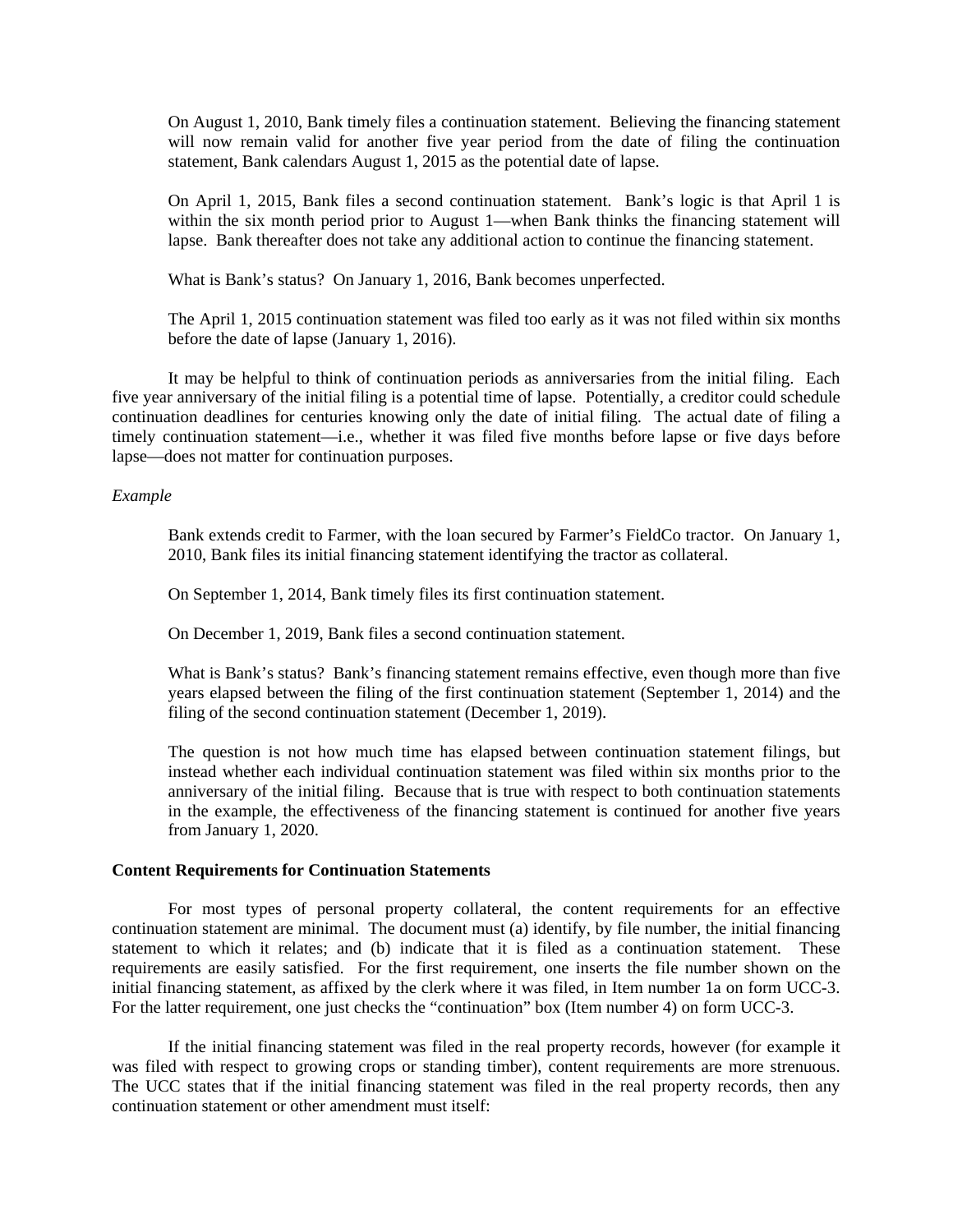- 1. identify the type of collateral covered;
- 2. indicate that it is to be filed in the real property records;
- 3. provide a description of the real property to which the collateral relates; and
- 4. if the debtor does not have an interest of record in the real property, provide the name of the record owner of the real property.

 In other words, the continuation statement must have essentially the same information as the initial financing statement. This will require use of the amendment addendum form (UCC-3Ad) in addition to the ordinary amendment form (UCC-3), with the appropriate description and ownership information being inserted in the addendum.

 It is not uncommon for a creditor to overlook the substantial content requirements for a continuation filed in the real property records. The courts of this State have yet to decide whether omitting a portion of the required information will render the continuation invalid. The safest course of action is to strictly abide by the UCC's requirements, being sure to insert the appropriate information whenever a continuation (or other amendment) is filed in the real property records.

## **Is it a Continuation or an Amendment? What Difference Does it Make?**

 In UCC terminology, a *continuation statement* is a type of *amendment*. A *termination statement* is also a type of *amendment*. In other words, all continuation statements are amendments, but not all amendments are continuation statements.

 For practical purposes, all types of amendments—continuation statements, termination statements, and ordinary amendments—are accomplished using the same form (UCC-3, and as necessary, UCC-3Ad). The difference is what box is checked on the form. If only Item 4 ("continuation") is checked, then the filing is a continuation statement; if only Item 2 ("termination") is checked, then it is a termination statement.

 For legal purposes, a continuation statement is distinguished from other types of amendment in that a continuation statement indicates that it is filed for purposes of continuing the effectiveness of the initial financing statement. Absent this indication (which, again, is done by checking Item 4) the document is **not** effective as a continuation statement, and it will **not** continue the effectiveness of any financing statement beyond its original date of lapse.

 In isolation this seems logical and straight forward. In practice, it is occasionally problematic to lenders. Lenders sometimes overlook the fact that an ordinary amendment will not extend the life of an initial financing statement. Only a continuation statement can do so.

## *Example 1*

Bank extends long term credit to Farmer, with the loan secured by Farmer's FieldCo tractor. On January 1, 2010, Bank files its financing statement identifying the tractor as collateral.

Later, in October of 2014, Farmer informs Bank that he would like to sell the tractor. Bank does not object to the proposal, as long as it receives sufficient other collateral as a substitute. In exchange for Bank allowing the tractor to be sold free of Bank's security interest, Farmer grants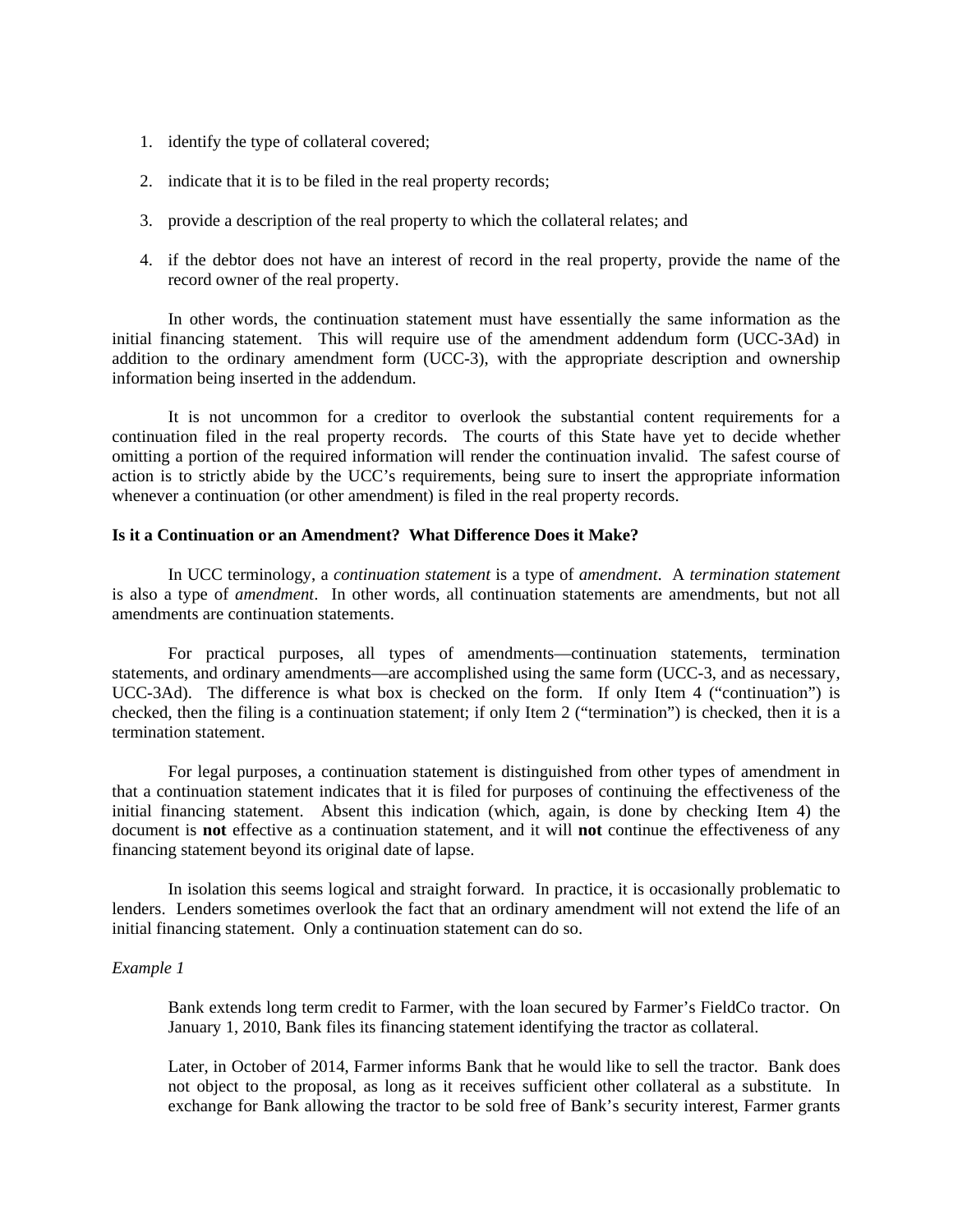Bank a security interest in his FieldCo combine. On October 15, 2014, Bank files an amendment deleting the tractor as collateral and adding the combine as collateral.

Believing it now has a valid financing statement covering the combine for an additional period of five years, Bank takes no other action to continue the financing statement prior to January 1, 2015.

What is Bank's status of February 1, 2015? Bank is unperfected, both as to the tractor and the combine. Even though it was filed within the "six month window," the amendment was not a continuation statement and thus did not extend the lifespan of the initial financing statement.

#### *Example 2*

Bank extends a loan to John Farmer on February 1, 2010, with the loan secured by all of John's equipment. Bank files its financing statement, covering all equipment, on February 1, 2010.

On March 1, 2013, Bank extends a new loan to John Farmer and his son Robert Farmer, jointly. The loan is secured by all equipment of each debtor. On March 1, 2013, Bank files an amendment to its original financing statement, adding Robert Farmer as an additional debtor.

Believing its original financing statement will remain effective for an additional five years after the amendment is filed, Bank takes no additional action to continue the financing statement before February 1, 2015.

What is Bank's status as of February 2, 2015? It is unperfected as to both John's equipment and Robert's equipment. The amendment did not serve as a continuation statement, as it only added an additional debtor.

This example further shows that amending an existing financing statement, rather than filing a new financing statement, is not always the preferred option when adding an additional debtor. As to the new debtor, perfection only dates from the time the amendment is filed—it does not "relate back" to the date of the original financing statement. So, the lender would have equivalent priority if it simply filed a new initial financing statement naming the "new" debtor. When an amendment is used, perfection is limited to the life of the original financing statement, rather than the five year life of a new initial financing statement.

So, if instead of using an amendment in the above example, Bank had filed a new financing statement for Robert Farmer, Bank would have remained perfected as to Robert's equipment until March 1, 2018.

 Can the same document serve as both an amendment changing collateral (or other information), and as a continuation statement? In other words, using the facts from Example 1 above, could Bank have submitted a single UCC-3 form that has Item 4 (continuation) checked, and Item 8 (collateral change) checked?

 The UCC leaves this to the discretion of the filing office. It does not expressly declare a single amendment form, filed for multiple purposes, as invalid. In Georgia, the Superior Court Clerks Authority (a group that handles much of the administration of UCC indexing, and comprises the various Clerks of Superior Court in the state) has issued instructions providing that a single amendment (UCC-3) form **cannot** be used to accomplish multiple purposes. A separate form must be submitted for each purpose.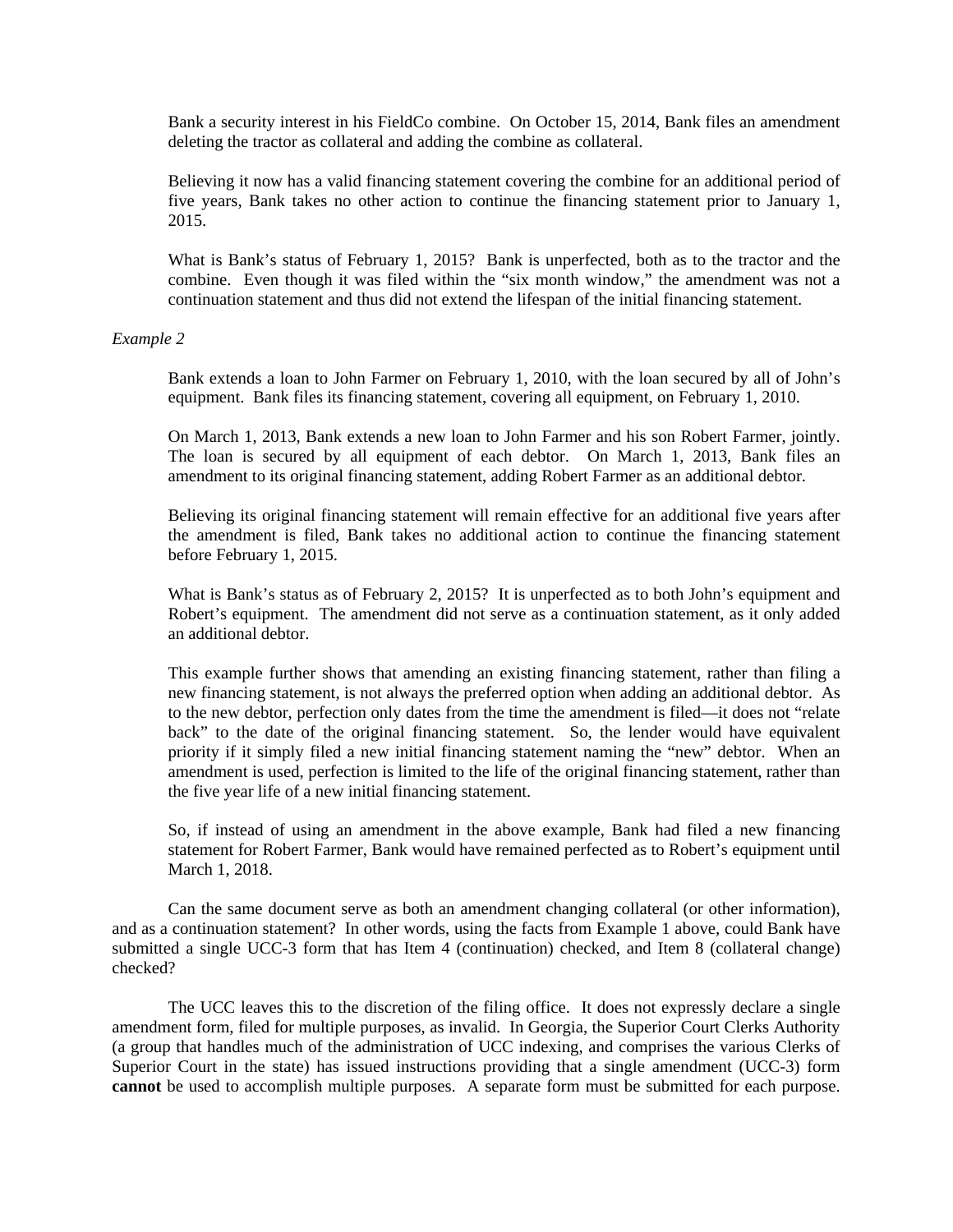So, in our example, Bank would need to submit one UCC-3 showing the change of collateral in Item 8, and a separate UCC-3 to serve as a continuation statement by checking Item 4.

#### **Exception to the Five Year Rule: Mortgages as Financing Statements**

 Georgia's 2013 UCC Amendments brought Georgia into line with most other states by permitting a mortgage (or deed to secure debt) to serve as a financing statement with respect to fixtures, as-extracted collateral (minerals), and timber to be cut. While a mortgage filed after July 1, 2013 can have a similar effect to a financing statement (assuming the minimal UCC content requirements are met), the mortgage is not subject to the same five year lifespan as a financing statement.

 Under Georgia law, a mortgage effective as a financing statement remains effective until either (a) the mortgage is satisfied or released of record, or (b) the mortgage becomes ineffective as to the underlying real property under state property law. So in other words, unless the lender voluntarily releases the mortgage, it will remain effective as a financing statement until title reverts to the borrower under real property rules. Determining the time period for reversion under a security deed is fact specific and involves nuanced rules, but generally speaking the lifespan of a mortgage or security deed will be substantially longer than the five year life afforded to ordinary financing statements.

## **Continuation Following "Name Change" Caused by 2013 Amendments**

 The 2013 amendments to Georgia's Uniform Commercial Code introduced a new, inflexible rule for determining the name of an individual debtor: if the individual has a valid Georgia driver's license, the name of the individual as shown on a financing statement must exactly match the name shown on the driver's license. This is true even if another official document such as a passport or marriage certificate shows a different name, and even if an event such as a marriage or divorce has caused the debtor's "legal" name to change since the driver's license was issued. As a result, a name that was appropriate prior to 2013 may no longer be sufficient.

 The amendments' authors included special transition provisions in an attempt to lessen the harsh effect of the new rule. The transition provisions state that if a financing statement is effective to perfect the lender's interest prior to the effective date of the amendment, the financing statement will remain effective until it would have expired absent the amendment. However, where the name shown in a preamendment financing statement becomes improper because of the amendment, that financing statement cannot be continued beyond its initial lapse date unless the lender files a financing statement amendment correcting the name shown for the debtor. In other words, the lender will need to be sure of the proper name for the debtor when continuing financing statements filed prior to the 2013 amendments. This may entail a review of the debtor's driver's license in advance of the deadline for continuation.

 If the individual debtor's name as stated in the pre-amendment financing statement is different from that individual's valid Georgia driver's license, the lender will need to file an amendment showing the new, correct name for the debtor before a continuation statement is filed. Otherwise the preamendment financing statement may become ineffective (due to incorrect name) at the scheduled lapse date, even if a continuation statement is timely filed.

 As explained more fully above, separate UCC-3 forms should be filed for the name change amendment and the subsequent continuation statement. From a filing perspective, an amendment to show a name change resulting from the 2013 amendments is no different than an amendment to show a name change resulting from other reasons. The GSCCA has instructed that a single UCC-3 document should not be used for both name change and continuation purposes. While some county clerks might allow use of a single document in disregard of those instructions, others may reject the document and return it to the